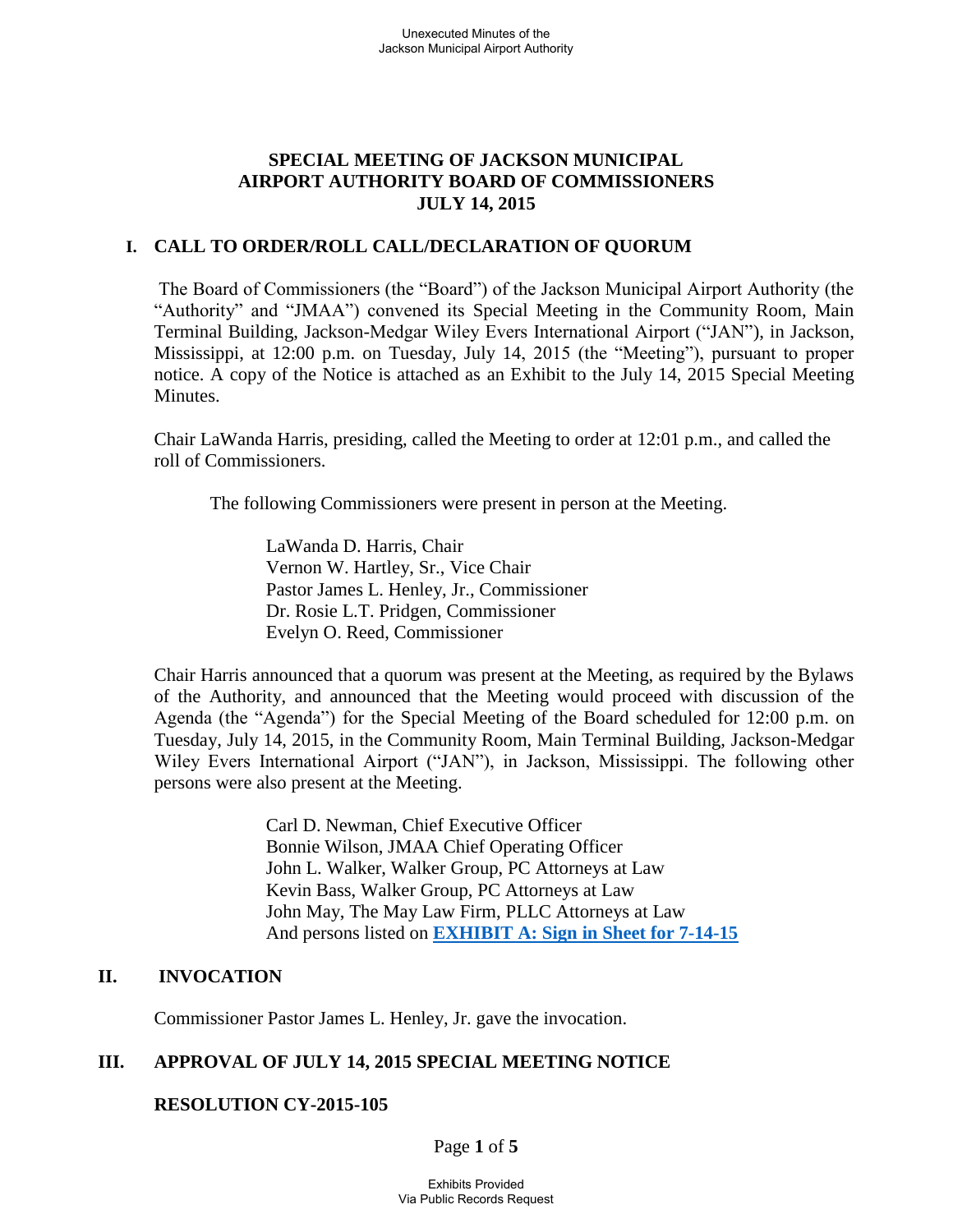## **APPROVAL OF JULY 14, 2015 SPECIAL MEETING NOTICE**

After discussion and review, and upon the motion made by Commissioner Reed, seconded by Commissioner Pastor Henley, and approved by the affirmative vote of all Commissioners present, the following resolution was made and entered.

**RESOLVED**, that the Board hereby approves the July 14, 2015 Special Meeting notice and directs that said notice be filed in the appropriate minute book and records of the Authority.

Yeas: Hartley, Henley, Harris, Pridgen, Reed Nays: None Abstentions: None

July 14, 2015

# **IV. PUBLIC COMMENTS**

None

## **V. ACTION ITEMS**

### **A. Financial Matters**

### *1. Selection of a Method or Methods to Refund JMAA's Series 2005A (Non- AMT) and Series 2000B Bonds……………………………………..……Page 1*

Mr. Carl D. Newman, CEO, then addressed the Board and introduced Mr. William Case of Public Financial Management, Inc. ("PFM"), JMAA's Financial Advisor. Mr. Case narrated a PowerPoint presentation during which he discussed JMAA's Series 2005A and Series 2005B Bonds which can be called on October 1, 2015; the savings that JMAA can realize by paying off said 2005 Bonds by issuing 2015 Bonds; and, the proposals received by JMAA in response to its request for proposals for: (1) direct placement of said bonds from banking institutions and (2) public offering of said bonds from bond underwriting/investment banking firms. Further, Mr. Case recommended that JMAA accept Trustmark National Bank's ("Trustmark") June 19, 2015 Proposal. Additionally, in the event JMAA is unable to enter into an Agreement with Trustmark, Mr. Case recommended authorizing PFM and JMAA's Staff to interview the top three (3) underwriting/investment banking firms submitting proposals to JMAA. A copy of this PowerPoint presentation is attached as an exhibit to the Minutes of the July 14, 2015 Special Board Meeting Minutes.

### **RESOLUTION CY-2015-106**

**RESOLUTION ACCEPTING THE JUNE 19, 2015 PROPOSAL OF TRUSTMARK NATIONAL BANK AND AUTHORIZING JMAA TO ENTER INTO AN** 

> Page **2** of **5** Exhibits Provided Via Public Records Request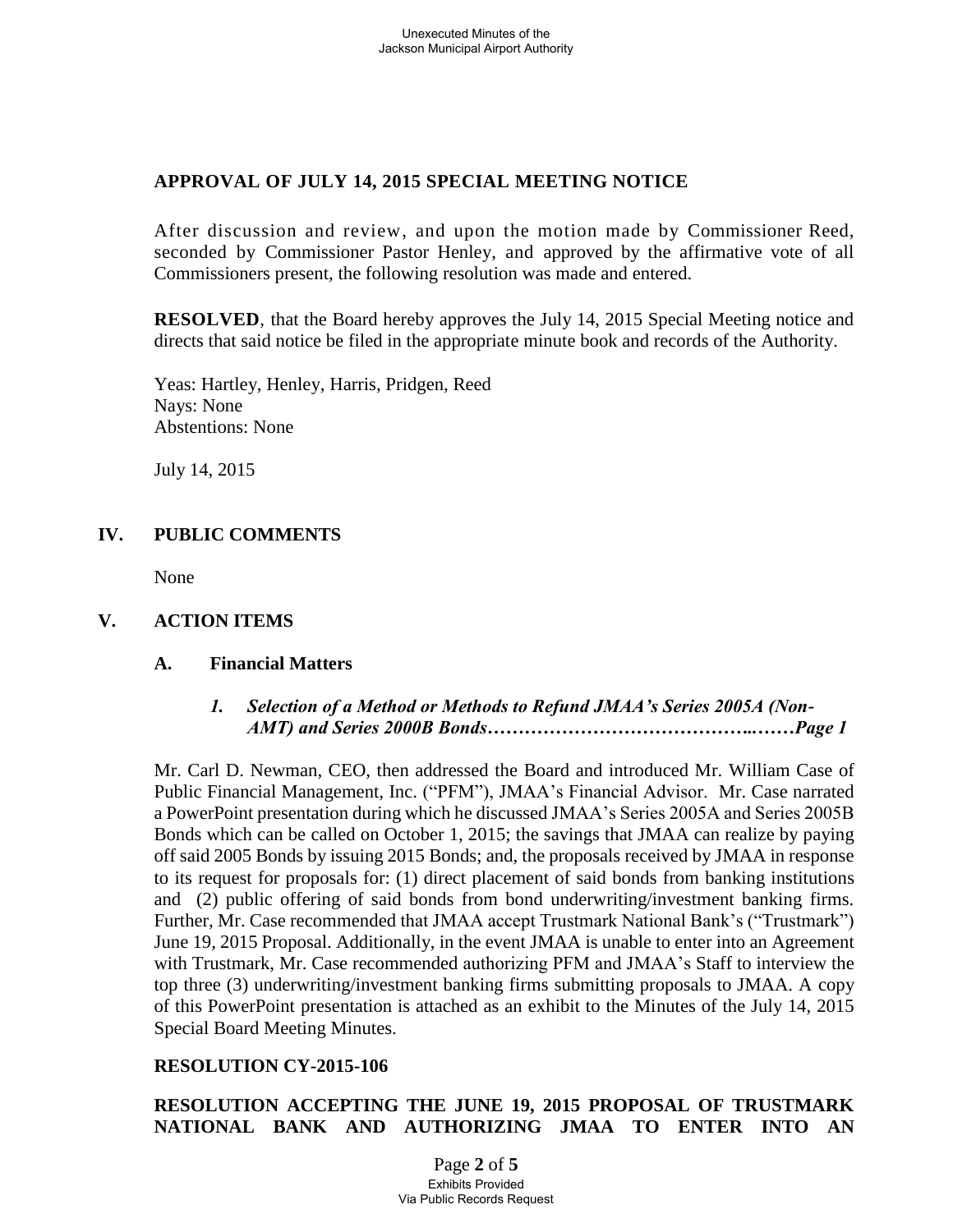### **AGREEMENT WITH TRUSTMARK NATIONAL BANK FOR IT TO PURCHASE JMAA SERIES 2015A AND SERIES 2015B BONDS OR, IN THE EVENT JMAA IS UNABLE TO ENTER INTO AN AGREEMENT WITH TRUSTMARK NATIONAL BANK, AUTHORIZING INTERVIEWS OF THE TOP THREE UNDERWRITING FIRMS SUBMITTING PROPOSALS TO JMAA.**

Upon motion by Commissioner Pastor Henley, seconded by Commissioner Reed, the following **RESOLUTION** was made and approved by unanimous vote.

 **WHEREAS**, the Board previously expressed in **Resolution CY 2015-63** the desire to refund all or a portion of the Jackson Municipal Airport Authority's Series 2005A Tax Exempt Airport Revenue Bonds and Series 2005B Alternative Minimum Tax Airport Revenue Bonds to obtain interest rate savings, enhance JMAA's annual cash flow and provide flexibility to JMAA in the financing of its projects; and

**WHEREAS,** the Board authorized the issuance of requests for proposals for both direct placement and public offering to refinance said JMAA Series 2005A and Series 2005B bonds up to \$26 million; and

**WHEREAS**, in response to JMAA's request for proposals for direct placement of said bonds from banking institutions interested in purchasing said bonds at a fixed rate, JMAA received proposals from three (3) banking institutions: BancorpSouth; Capitol One; and Trustmark National Bank; and

**WHEREAS**, in response to its request for proposals for public offering of said bonds from bond underwriting/investment banking firms to refinance said JMAA Series 2005A and Series 2005B bonds, JMAA received proposals from seven (7) underwriting service providers: Backstrom McCarley Berry; FFC Capital Advisors; Raymond James; RBC Capital Markets; Rice Financial Products Co.; Siebert Brandford Shank & Co.; and Stern Brothers & Co.; and

**WHEREAS**, JMAA's Staff and William Case of Public Financial Management, Inc., JMAA's Financial Advisor, reviewed and evaluated the three (3) direct placement proposals from the previously identified banking institutions and the seven (7) public offering proposals from the previously identified underwriting companies; and

**WHEREAS**, based upon their review and evaluation of all proposals, JMAA's Staff and Mr. Case recommended that JMAA execute a mutually acceptable direct placement Agreement with Trustmark Bank National ("Trustmark") substantially in accordance with Trustmark's June 19, 2015 proposal, a true copy of which is attached to this Resolution; and

**WHEREAS**, based upon their review and evaluation of the proposals from the seven (7) previously identified underwriting service providers and their qualifications, JMAA's Staff and Mr. Case found the following underwriters to be the top three (3) firms, and in the event JMAA cannot reach an acceptable agreement with Trustmark substantially in accordance with Trustmark's June 19, 2015 proposal, JMAA Staff and Mr. Case recommended that JMAA interview the following underwriters and proceed to identify and recommend one (1) of these

Page **3** of **5**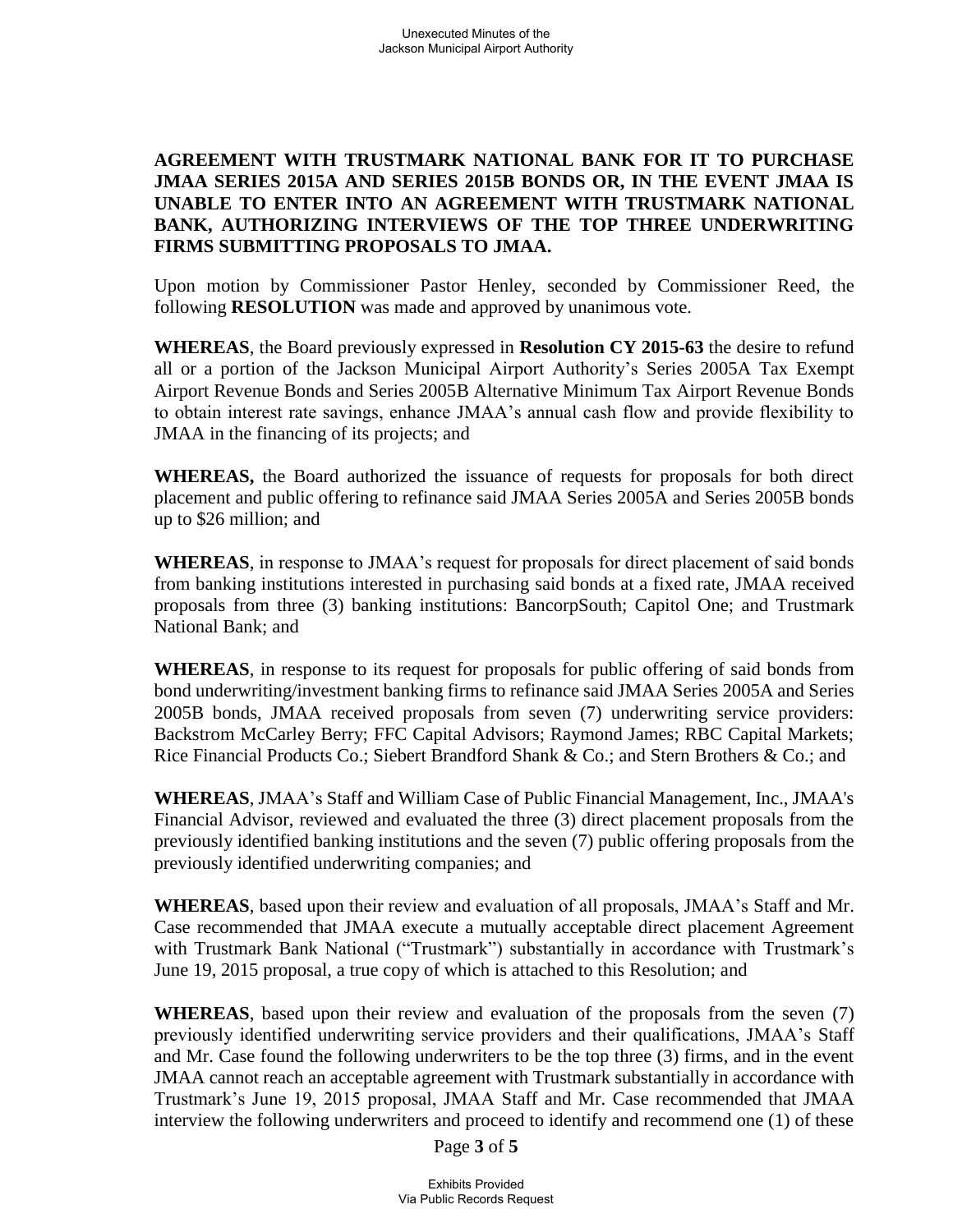underwriters to the Board of Commissioners as the preferred firm to conduct a public offering of JMAA's bonds:

- (1) RBC Capital Markets;
- (2) Raymond James;
- (3) Siebert Brandford Shank & Co; and

**WHEREAS,** The May Law Firm and Baker, Donelson, Bearman, Caldwell & Berkowitz, Co-Bond Counsel; and Walker Group, PC, JMAA Counsel, concur with the above recommendations of JMAA's Staff and Mr. Case.

**IT IS THEREFORE, RESOLVED** that JMAA's Staff is authorized to execute an agreement with Trustmark substantially in accordance with Trustmark's June 19, 2015 proposal, a true copy of which is attached to this Resolution.

**IT IS THEREFORE, FURTHER RESOLVED** that, in the event JMAA cannot reach an agreement with Trustmark substantially in accordance with Trustmark's June 19, 2015 proposal, JMAA's Staff is authorized to conduct interviews with the top three (3) underwriting firms: RBC Capital Markets; Raymond James; and Siebert Brandford, in order to identify and recommend one (1) of these underwriting firms to JMAA's Board of Commissioners as the preferred firm to conduct a public offering of JMAA's bonds.

Yeas: Hartley, Henley, Harris, Pridgen, Reed Nays: None Abstentions: None

July 14, 2015

#### **B. Early Issues**

Mr. Newman, CEO, announced that the Staff is requesting the Authority to make one (1) early issue payment for one (1) separate claim filed after the June 2015 Docket closed.

### **RESOLUTION CY-2015-107**

### **RESOLUTION AUTHORIZING EARLY ISSUE PAYMENT FOR THREE CLAIM FILED AFTER CLOSING OF THE MAY 2015 DOCKET**

Upon motion by Vice-Chair Hartley, seconded by Commissioner Dr. Pridgen, the following **RESOLUTION** was made and unanimously approved.

**WHEREAS,** the Board considered the request of JMAA's Staff for the authority to provide payment, not to exceed \$1,100, to Commissioner Evelyn O. Reed., for her International Paris